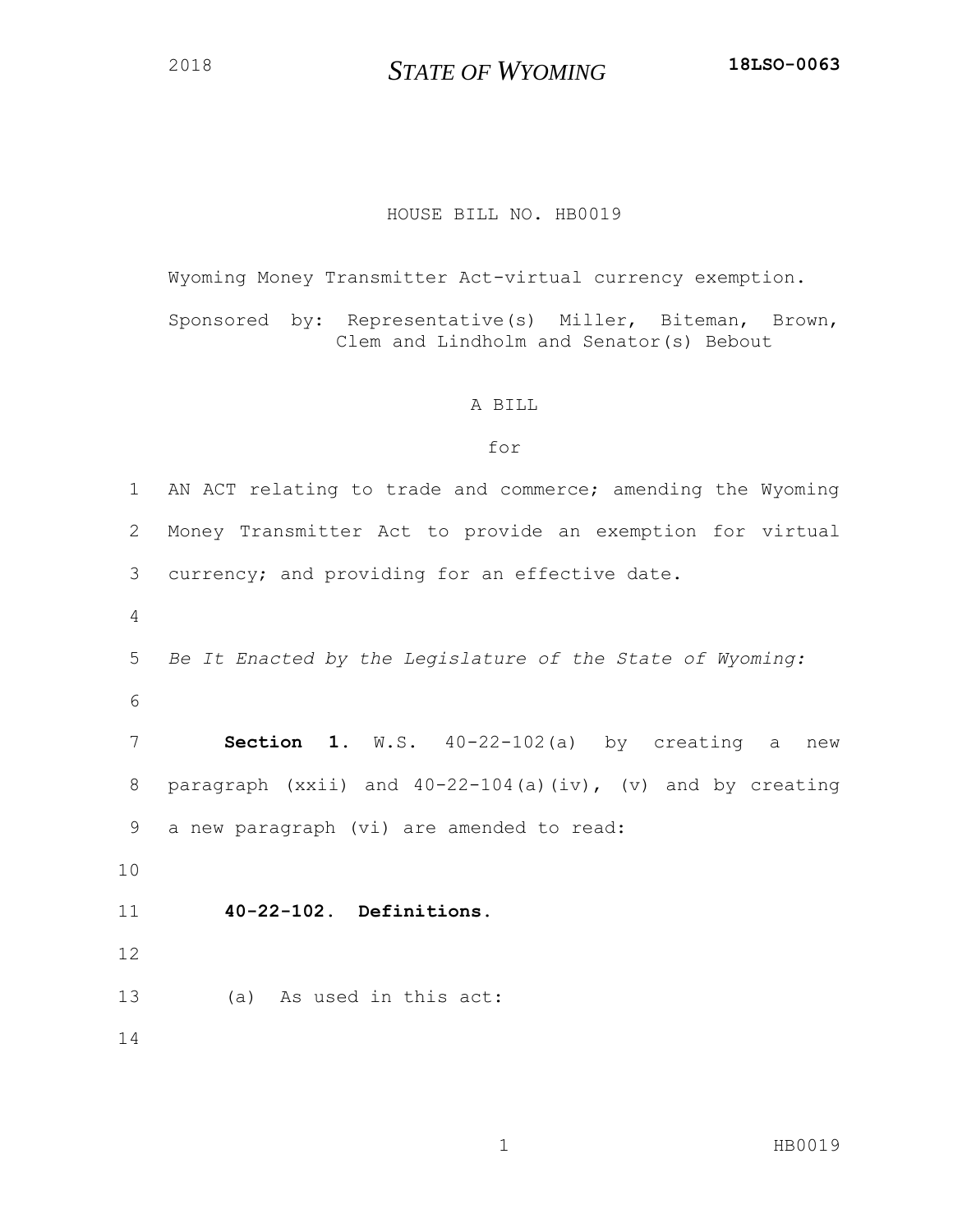(xxii) "Virtual currency" means any type of digital representation of value that: (A) Is used as a medium of exchange, unit of account or store of value; and (B) Is not recognized as legal tender by 8 the United States government. **40-22-104. Exemptions.** (a) This act shall not apply to: (iv) Banks, bank holding companies, credit unions, building and loan associations, savings and loan associations, savings banks or mutual banks organized under the laws of any state or the United States provided that they do not issue or sell payment instruments through authorized delegates or subdelegates who are not banks, bank holding companies, credit unions, building and loan associations, savings and loan associations, savings banks 22 or mutual banks; and